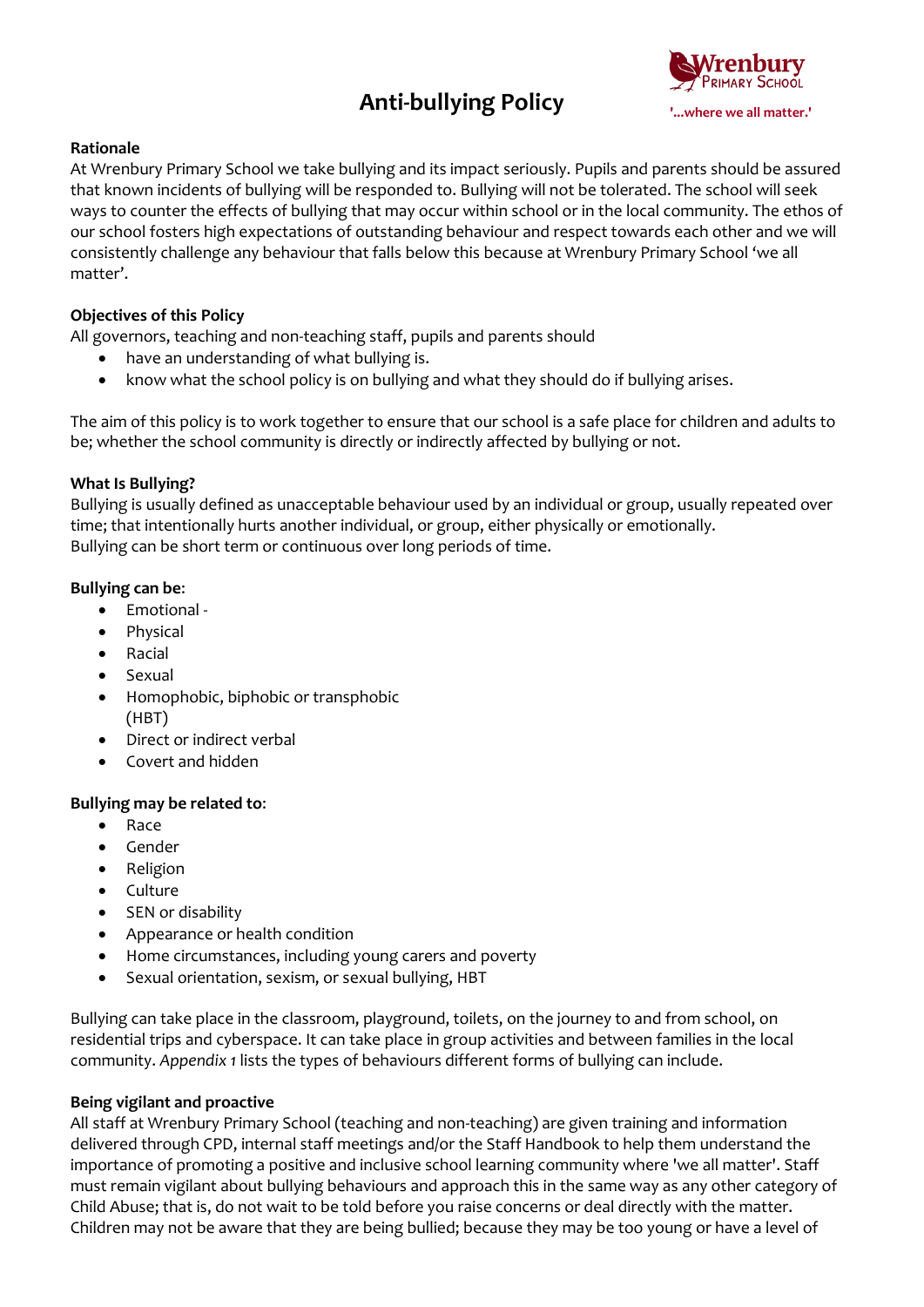Special Educational Needs which means that they may be unable to realise what others may be doing to them.

Staff must also be aware of those children who may be vulnerable pupils; those coming from troubled families, or those responding to emotional problems or mental health issues which may bring about a propensity to be unkind to others, or may make them more likely to fall victim to the behaviour of others.

## **Why is it Important to Respond to Bullying?**

Bullying hurts. No one deserves to be a victim of bullying. Bullying has the potential to damage the mental health of a victim. Everybody has the right to be treated with respect. Pupils who are bullying need to learn different ways of behaving. Pupils who are bystanders to a bullying situation also need to be aware that they, too, have a responsibility in reporting or stopping bullying.

## **Signs and Symptoms for Parents and Staff**

A child may indicate by signs or behaviour that he or she is being bullied. Adults should be aware of these possible signs and that they should investigate if a child:

- is frightened of walking to or from school
- begs to be driven to school
- changes their usual routine
- is unwilling to go to school (school phobic)
- begins to truant
- becomes withdrawn, anxious or lacking in confidence
- starts stammering
- attempts or threatens suicide or runs away
- cries themselves to sleep at night or has nightmares
- feels ill in the morning
- begins to make less effort with school work than previously
- comes home with clothes torn or books damaged
- has possessions which are damaged or "go missing"
- asks for money or starts stealing money
- has dinner or other monies continually "lost"
- has unexplained cuts or bruises
- comes home hungry (money / lunch has been stolen)
- becomes aggressive, disruptive or unreasonable
- is bullying other children or siblings
- stops eating
- is frightened to say what's wrong
- gives improbable excuses for any of the above
- is afraid to use the internet or mobile phone
- lack of eye contact
- becoming short tempered
- change in attitude to people at home.

These signs and behaviours could indicate other social, emotional and/or mental health problems, but bullying should be considered a possibility and should be investigated.

#### **Outcomes**

All known/reported incidences of bullying will be investigated by the class teacher or the Head teacher or deputy head teacher. Parents of the perpetrator may also be questioned about the incident or about any concerns that they may be having.

The child displaying unacceptable behaviour may be asked to genuinely apologise (as appropriate to the child's age and level of understanding). Other consequences may take place e.g. a parent being informed about their child's behaviour and a request that the parents support the school with any sanctions that it takes or measures that it puts in place (such as peer buddying).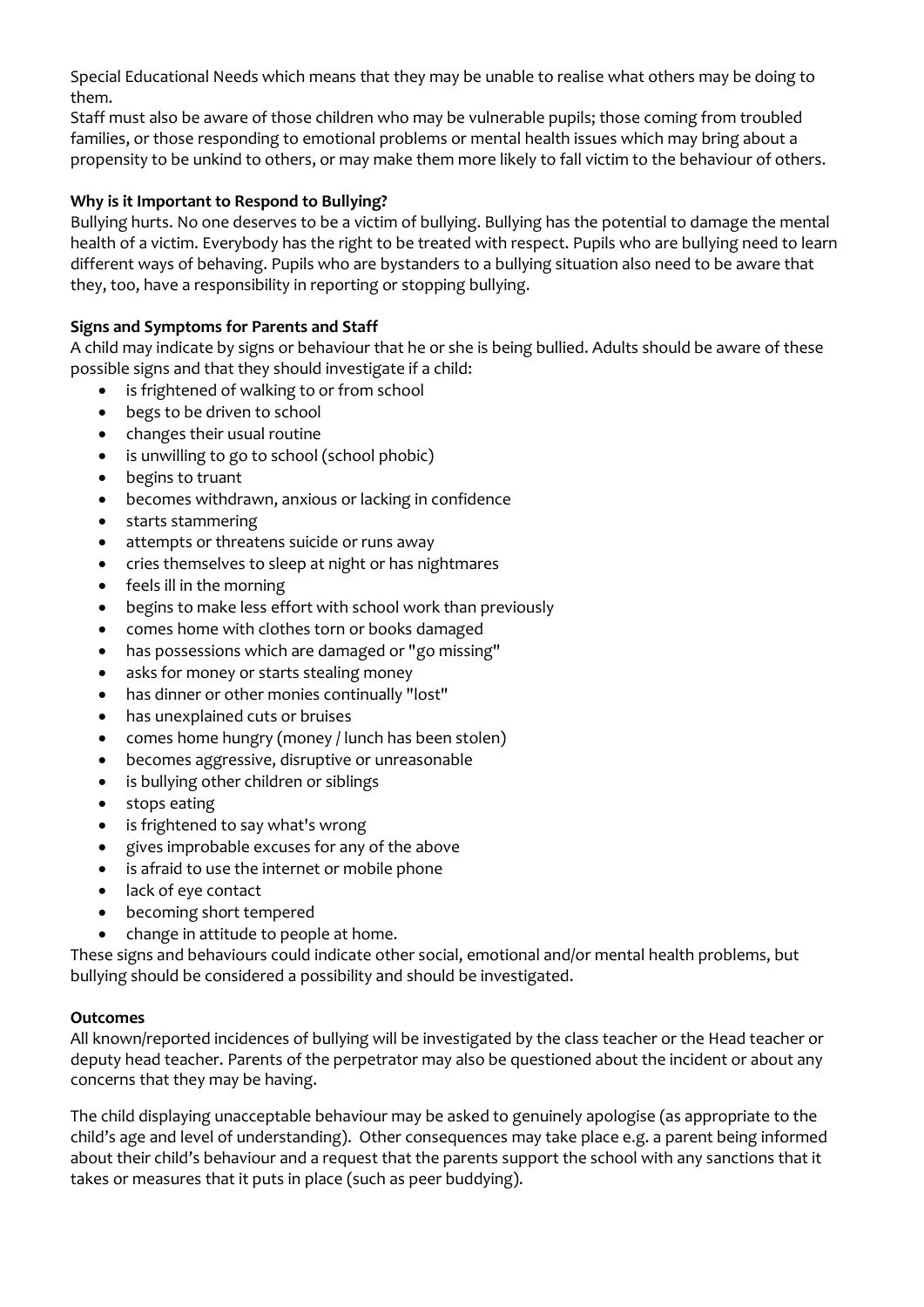In some cases, outside agencies may be requested to support the school or family in dealing with a child continually demonstrating unacceptable behaviour towards others: e.g. police (PCSO), counsellor, behaviour support worker.

In serious cases, support from external agencies or even fixed or permanent exclusion will be considered. A serious case is defined as when child displays an on-going lack of response to sanctions, no change is seen in their behaviour and there is an unwillingness to alter their behaviour choices.

During and after the incident(s) have been investigated and dealt with, each case will be recorded in the Bullying Log *(See Recording Bullying section and Appendix 2)* and monitored to ensure repeated bullying does not take place.

The Governors will be informed of any incidents recorded in the log along with incidents, sanctions and reconciliation. This forms part of the termly Head teacher's Report. The Safeguarding governor and Chair of Governors will be consulted at the time of any incidents.

## **Prevention**

At Wrenbury Primary School we use a variety of strategies to support children in preventing and understanding the consequences of bullying: through PSHE lessons, our SMSC Curriculum, the school motto 'We all matter', assemblies – PHSE / House including a half termly focus on e-safety and the work undertaken in Anti-bullying week. Worry Pockets are also ways in which children are encouraged to share their concerns and also a way to look out for others and understand that bullying is unacceptable. Children are also consulted through in-school pupil questionnaires (pupil voice); the results of these are promptly responded to by staff.

The ethos and working philosophy of Wrenbury Primary School means that all staff actively encourage children to have and show respect for each other and for other people's property. Good and kind/polite behaviour is regularly acknowledged and rewarded.

Staff regularly discuss friendship and bullying, which in turn informs children that we are serious about dealing with bullying and leads to open conversations and increased confidence in children to want to discuss bullying and tell / report any incidents and concerns about other children's behaviour.

Staff reinforce expectations of behaviour regularly in line with our school's ethos, Code of Conduct and the school's overarching belief in practice that **'we all matter'**.

Children are involved in the prevention of bullying as and when appropriate, these may include:

- writing a set of school or class rules or a personal pledge or promise against bullying
- writing stories or poems or drawing pictures about bullying
- reading stories about bullying or having them read to as a class or in assembly
- making up role-plays about what to do in different scenarios involving bullying
- having discussions about bullying and why it matters that children who use unacceptable behaviour towards others are dealt with quickly
- being actively involved in Anti-bullying Week each year

If a child feels that they are being bullied there are several ways they are encouraged to seek help:

- Tell a friend
- Tell a teacher or adult whom you feel you can trust
- Go to the Friendship Stop
- Write their concern and post it in a 'worry pocket'
- Tell a parent or adult at home whom they feel they can trust
- Discuss it as part of PSHE / Circle / house assembly time
- Ring Childline and follow the advice given (posters on display around school)

#### **Recording of Bullying Incidents**

When an incident of bullying has taken place, staff will record and report each incident.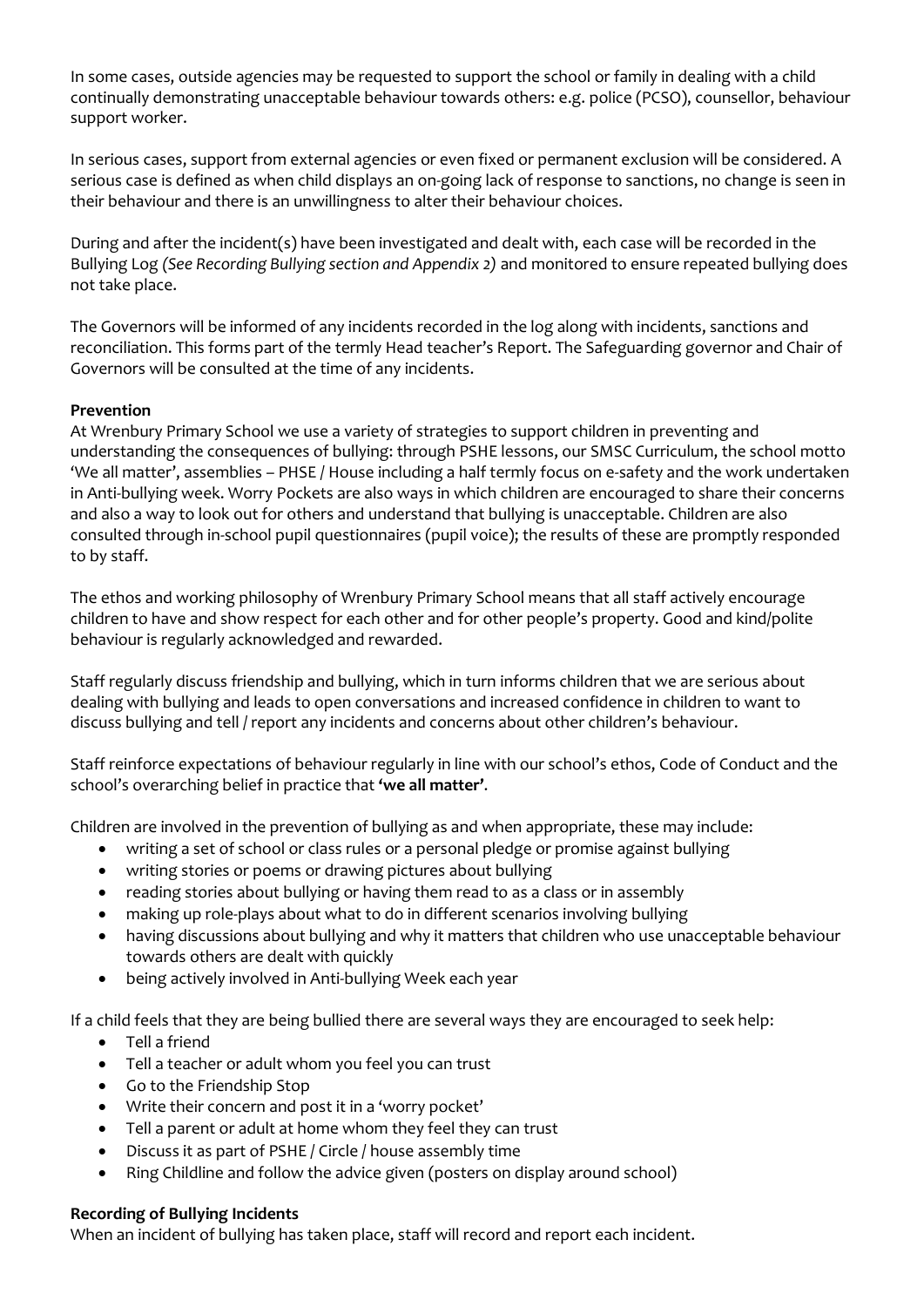In the case of racist bullying, this must be reported to the Head teacher.

General incidences of bullying should be recorded in the Behaviour Log (head teacher's office); this would include incidents where staff have had to become involved and speak with children, and/or where parents have raised concerns regarding bullying. Confirmed cases of bullying must be recorded and followed up for a period of time afterwards using the Bullying Record in *Appendix 2*

All incidents of bullying will be discussed with all relevant staff and parents of the children involved, in order that everyone can be vigilant and that further incidents by the same child(ren) may be prevented from happening in the future.

Incidents of bullying will be discussed with the Governing Body (Safeguarding Gov)

#### **Advice to Parents**

As the parent of a child whom you suspect is being bullied-

- 1. Report bullying incidents to the class teacher, deputy head or Head teacher.
- 2. The incidents will be recorded by staff and the Head teacher notified.
- 3. In serious cases parents should be informed and will be asked to come in to a meeting to discuss the problem.
- 4. If necessary and appropriate, police will be consulted.
- 5. The bullying behaviour or threats of bullying must be investigated and the bullying stopped quickly.
- 6. An attempt will be made to help the child using unacceptable behaviour towards others, to change their behaviour.

#### **Do Not:**

- 1. Attempt to sort the problem out yourself by speaking to the child whom you think may be behaving inappropriately towards your child or by speaking to their parents.
- 2. Encourage your child to be 'a bully' back.

Both of these will make the situation much harder to put right.

The DfE website identifies the following organisations who provide support for schools and parents dealing with specific bullying issues and the social, mental or emotional affects caused by bullying.

- Childline
- NSPCC
- The Diana Award
- The Anti-Bullying Alliance
- Young Minds
- **•** Family Lives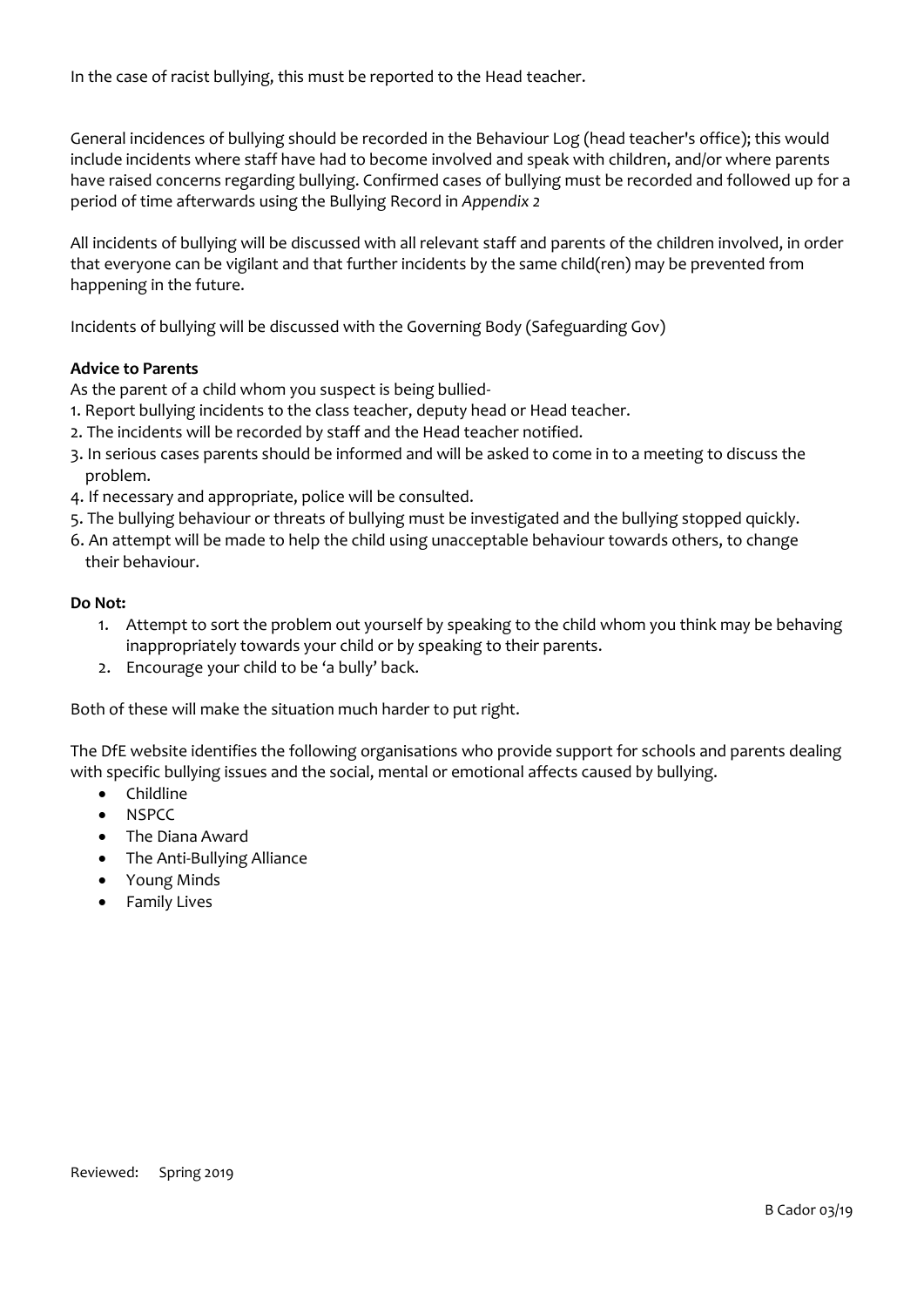## *Appendix 1 Different forms of bullying*

## **Physical bullying includes:**

- hitting
- kicking
- tripping
- pinching
- pushing
- damaging property

## **Verbal bullying includes:**

- name calling
- insults
- teasing
- **•** intimidation
- homophobic remarks
- racist remarks
- verbal abuse

## **Covert or hidden bullying**

This sort of bullying is often harder to recognise and can be carried out behind the bullied person's back. It is designed to harm someone's social reputation and/or cause humiliation.

## **Covert bullying includes:**

- lying and spreading rumours
- negative facial or physical gestures
- menacing or contemptuous looks
- playing nasty jokes to embarrass and humiliate
- mimicking unkindly
- encouraging others to socially exclude someone
- damaging someone's social reputation or social acceptance

## **Cyberbullying**

Cyberbullying can be overt or covert bullying behaviours using digital technologies, including hardware such as computers and smartphones and software such as social media, instant messaging, texts, websites and other. Cyberbullying can happen at any time. It can be in public or in private and sometimes only known to the target and the person bullying.

#### **Cyberbullying includes:**

- Abusive or hurtful texts emails or posts, images or videos
- Deliberately excluding others online
- Nasty gossip or rumours
- Imitating others online
- Using another person's log-in without permission